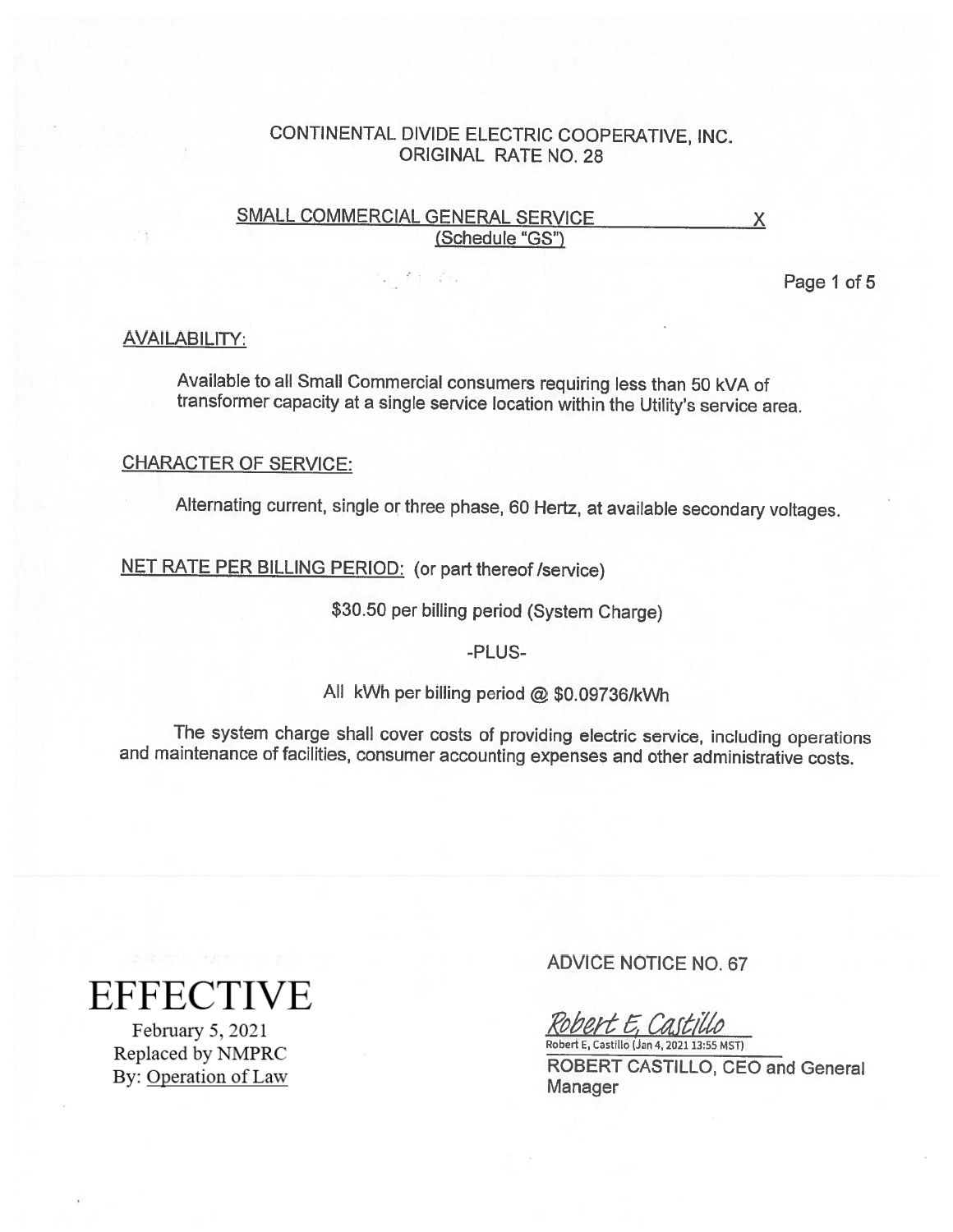# SMALL COMMERCIAL GENERAL SERVICE X (Schedule "GS")

Page 2 of 5

## MINIMUM BILLING PERIOD CHARGES:

The minimum charges per billing period shall be the highest of the following:

- (1) System Charge per billing period with no allowance for kWh.
- (2) Minimum charges established in accordance with Line Extension Policy. No power allowed for the System Charge.

Any energy allowances shall be made only during the billing period in which they occurred.

#### FUEL AND PURCHASED POWER COST ADJUSTMENT:

The Utility shall, if the fuel and purchased power expense is increased or decreased above or below the base purchased power cost of \$.08259/kWh sold, flow through to the user such increases or decreases, in accordance with N.M.P.R.C. Rule No. 550.

#### DEBT COST ADJUSTMENT:

Billing under this schedule may be increased or decreased by an amount in the cost of debt capital incurred pursuant to securities, the issuance of which has been approved by the New Mexico Public Regulation Commission, of the debt cost utilized to establish these rates. This is in accordance with New Mexico Public Regulation Commission Code of Rules and Regulations No. 540.

**EFFECTIVE** 

February 5, 2021 Replaced by NMPRC By: Operation of Law ADVICE NOTICE NO. 67

Robert E, Castillo

Robert E, Castillo (Jan 4,2021 13:55 MST) ROBERT CASTILLO, CEO and General Manager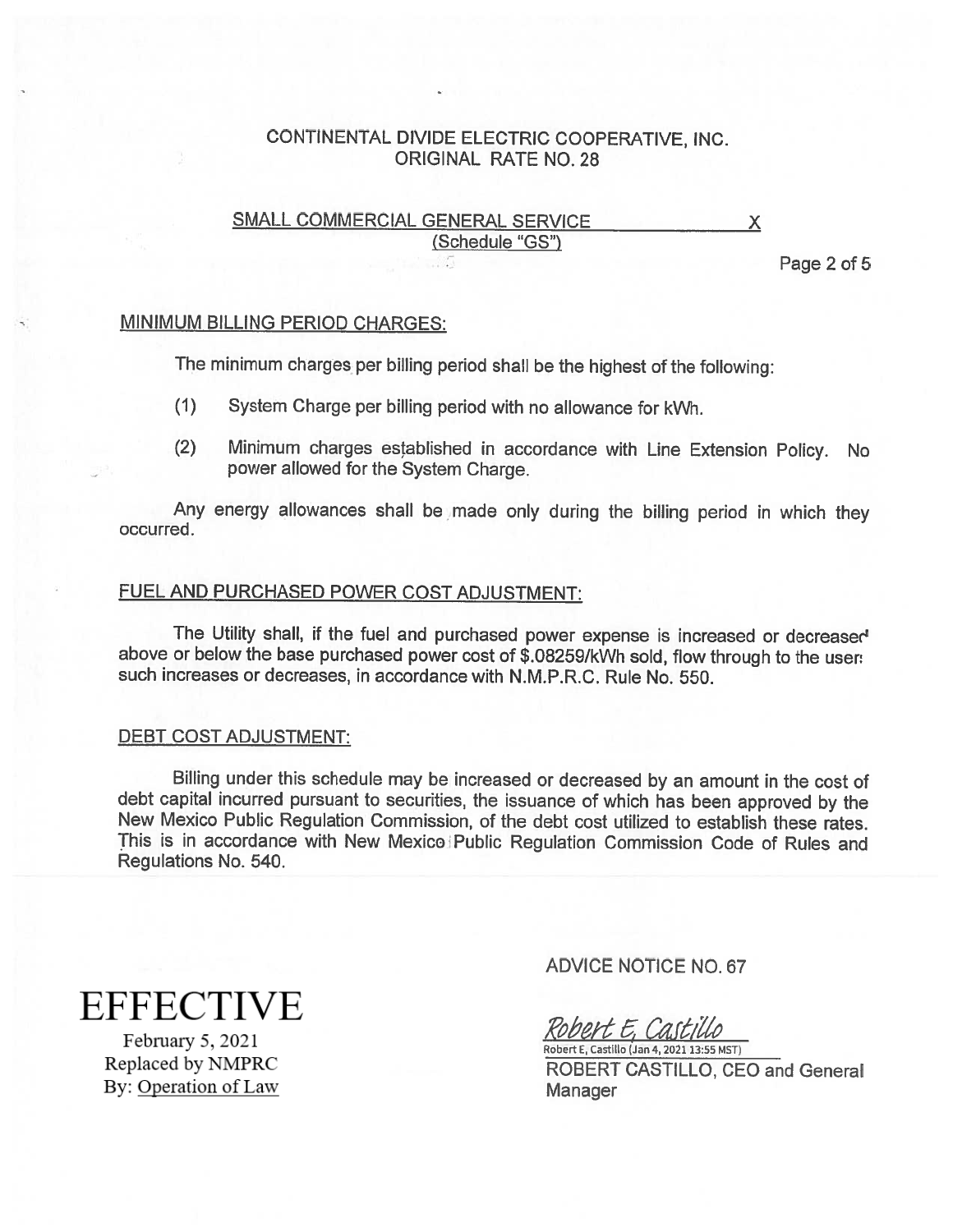## SMALL COMMERCIAL GENERAL SERVICE X (Schedule "GS")

Page 3 of 5

#### TAX ADJUSTMENT:

Billing under this schedule may be increased by an amount equal to the sum of the taxes payable under the Gross Receipts and Compensating Tax Act and of all other taxes, fees, or charges (exclusive of Ad Valorem, State and Federal Income Taxes) payable by the Utility and levied or assessed by any governmental authority on the public utility service rendered, or on the right or privilege of

#### TERMS OF PAYMENT:

All bills are net and payable within <sup>20</sup> days from the date of bill.

#### BILLING PERIOD:

The billing period shall be approximately 1/12 of <sup>a</sup> year but not necessarily <sup>a</sup> calendar month.

#### LATE PAYMENT CHARGE:

A late payment charge of per billing period or fraction thereof will be charged on all utility service bills and invoices which are delinquent per the provisions of NMPRC 17.5.410 NMAC for residential consumers or one and one-half percent (1%%) per billing period or fraction thereof for other consumers.

**EFFECTIVE** 

February 5, 2021 Replaced by NMPRC By: Operation of Law ADVICE NOTICE NO.67

Robert E, Castillo Robert E, Castillo (Jan 4, 2021 13:55 MST)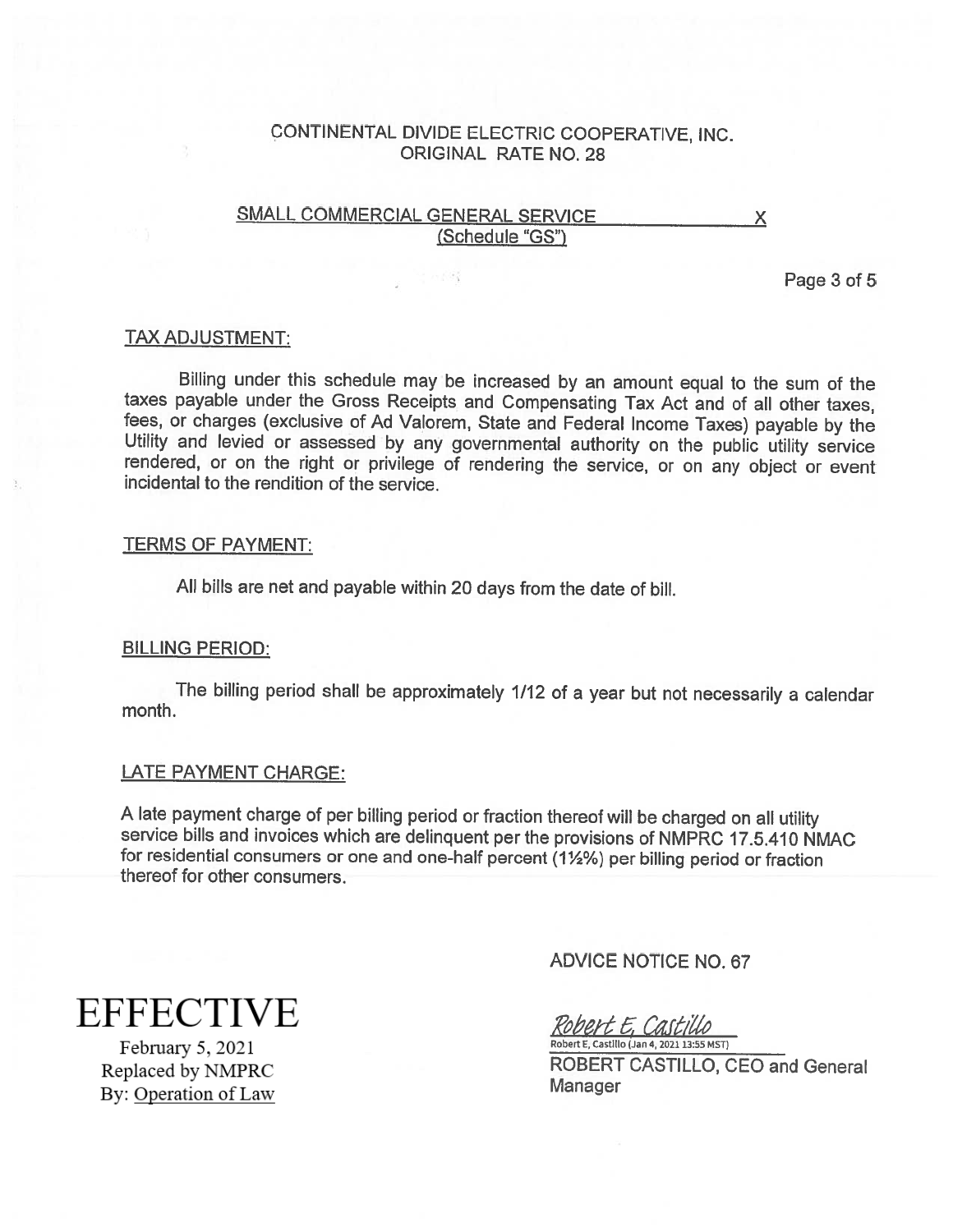## SMALL COMMERCIAL GENERAL SERVICE X (Schedule "GS")

Page 4 of 5

#### BUDGET BILLING:

Upon the request of the consumer and for his convenience, the Utility will provide budget billing in accordance with the rules and regulations filed by the Utility and approved by the New Mexico Public Regulation Commission.

#### TEMPORARY OR UNUSUAL SERVICE:

Temporary or unusual service will be covered by the Utility's Rules and Regulations. In such cases, the minimum charges, conditions of furnishing substation equipment, connection and disconnection of service and special conditions will be covered by special agreement with the customer. The customer shall pay for all expenses involved in furnishing temporary service.

#### CONDITIONS OF SERVICE:

- (1) The Utility's Rules and Regulations, filed with the regulatory body shall apply.
- (2) All wiring, pole lines and other electrical equipment on the load side of the metering point shall be considered the distribution system of the consumer and shall be furnished and maintained by the consumer.
- (3) The consumer's installation shall conform to City, State and National Electrical Codes and Electrical Safety Codes.

**EFFECTIVE** 

February 5, 2021 Replaced by NMPRC By: Operation of Law ADVICE NOTICE NO.67

Robert E. Castillo Robert E, Castillo (Jan 4, 2Q21 13:S5 MST)